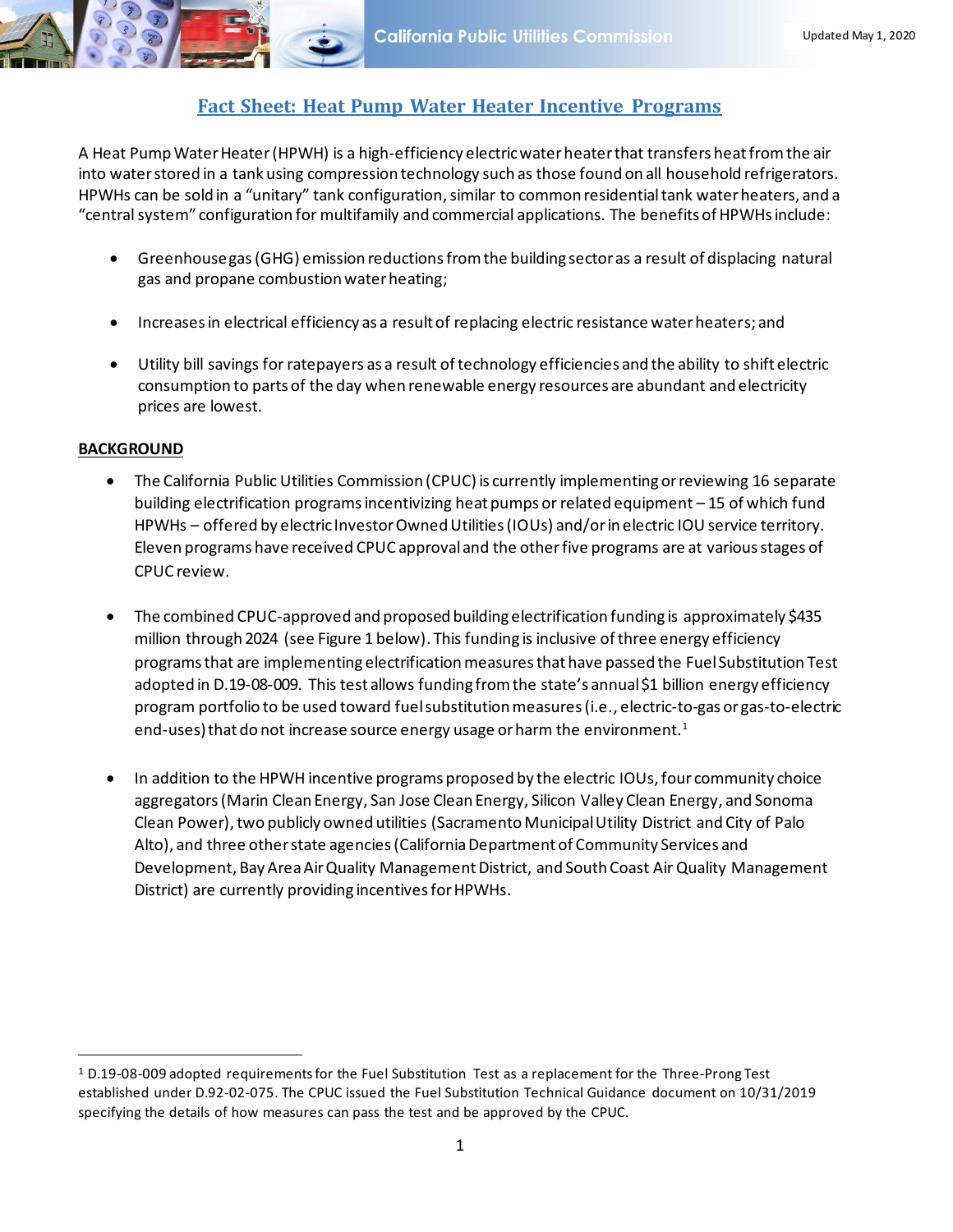

## **COORDINATION & FUTURE OPPORTUNITIES**

• Through its various phases, the CPUC's Building Decarbonization proceeding (R.19-01-011) will explore future tariffs, programs, and policies, such as the transformation of the HPWH market, to further decarbonize the California's building sector and meet the state's building decarbonization goals established pursuant to AB 3232 (Friedman, 2018) and other legislation.

The four phases of the Building Decarbonization proceeding include:

- $\circ$  Phase 1 Implementation of the Building Initiative for Low-emissions (BUILD) Program and Technology for Clean Heating (TECH) Initiative. The BUILD Program will provide incentives for all-electric new residential construction. The TECH Initiative will help develop the market for low-emission space and water heating technologies for new and existing residential buildings through consumer education, contractortraining, and vendor training, as well as the provision of upstream and midstream appliance incentives. Program rules and budgets for the two pilot programs were adopted in D.20-03-027.
- $\circ$  Phase 2 Adoption of statewide pilot programs to incentivize the reconstruction of allelectric homes or the incorporation of other building decarbonization approaches following a natural disaster.
- $\circ$  Phase 3 Exploration of opportunities to better coordinate the state's building and appliance energy efficiency standards to maximize building decarbonization benefits. To further develop technologies and strategies identified as part of this exploration process,the CPUC will consider voluntary incentive programs that deliver low emission solutions in buildings over time in concert with modifications to these building codes.
- $\circ$  Phase 4 Development of a long-term building decarbonization policy framework that exploresthe necessary rules, policies, and rate designs required to achieve California's GHG emission reduction targets and goals.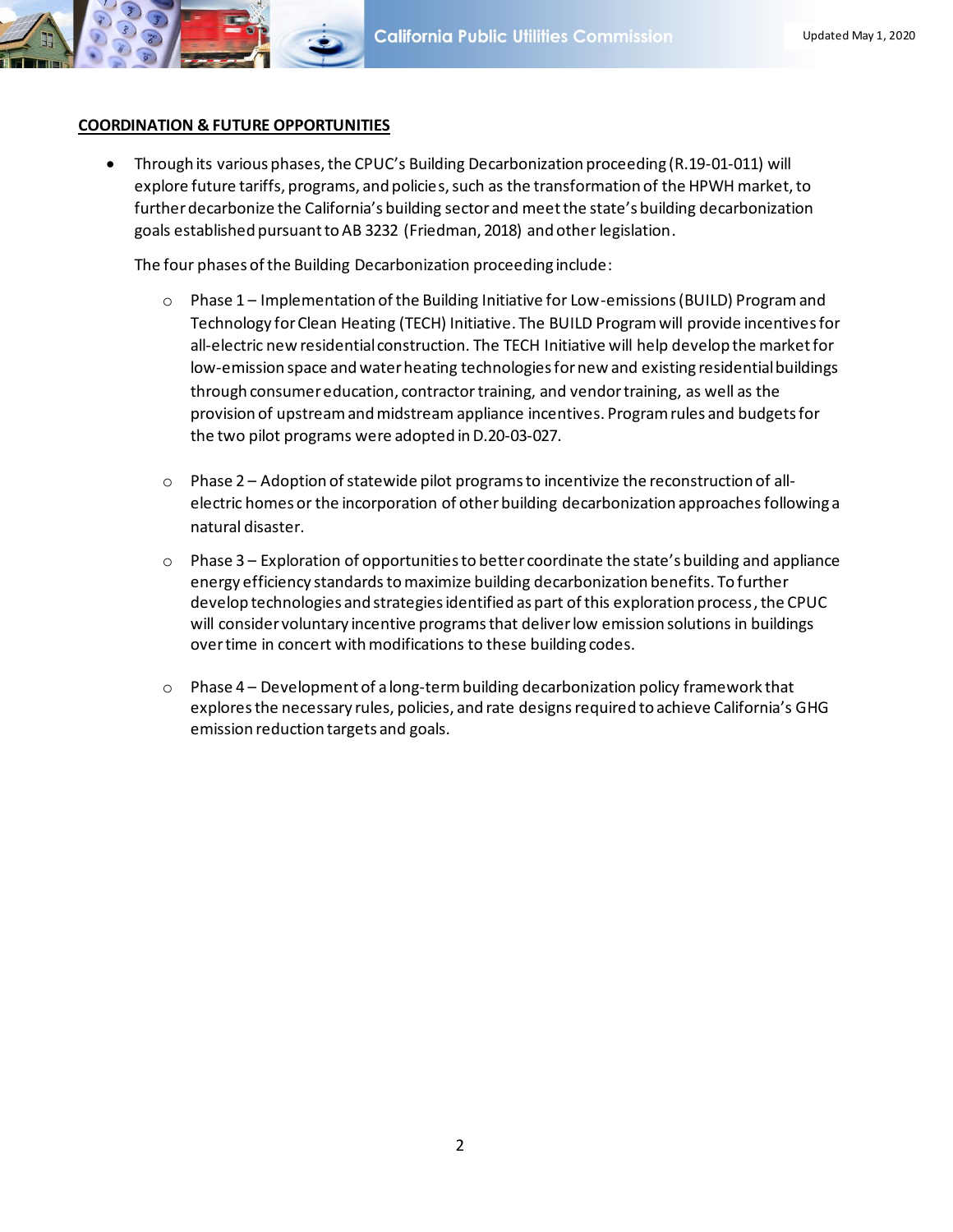

## **FIGURE 1: SUMMARY OF HPWH INCENTIVE PROGRAMS**

The incentive programs listed in the table below include both HPWHs and other major building end-uses devices/appliances, such as Heat Pump Heating Ventilation and Air Conditioning (HP HVAC) systems.

| Program                                                                                        | <b>Technology</b><br><b>Type</b>                                                                                                                          | <b>Sector</b>                  | <b>Budget</b><br><b>Incentive</b><br>(millions) | <b>Description</b>                                                                                                                                                                                                                       | <b>Implementation Status</b>                                                                                                                                                                           |
|------------------------------------------------------------------------------------------------|-----------------------------------------------------------------------------------------------------------------------------------------------------------|--------------------------------|-------------------------------------------------|------------------------------------------------------------------------------------------------------------------------------------------------------------------------------------------------------------------------------------------|--------------------------------------------------------------------------------------------------------------------------------------------------------------------------------------------------------|
| MCE's LIFT<br>Program                                                                          | <b>HPWH</b><br><b>HP HVAC</b>                                                                                                                             | Residential-<br>Multifamily    | \$3.5                                           | This program is funded<br>through the Energy<br>Savings Assistance<br>Program (ESAP) budget<br>through 12/31/2020.                                                                                                                       | Implementation activities are<br>ongoing. Funds expire on<br>12/31/2020.                                                                                                                               |
| PG&E's & SCE's<br><b>Wildfire Rebuild</b><br>Programs                                          | <b>HPWH</b><br>HP HVAC<br>HP Dryer<br><b>Induction Stove</b>                                                                                              | Residential<br>&<br>Commercial | \$6.7                                           | These programs<br>provide incentives for<br>"above" code and all-<br>electric reconstruction<br>of structures<br>destroyed by wildfires.                                                                                                 | Program implementation of<br>both programs is ongoing.                                                                                                                                                 |
| San Joaquin<br>Valley (SJV)<br>Clean Energy<br>Pilot                                           | <b>HPWH</b><br><b>HP HVAC</b><br>Induction<br><b>Stoves</b><br>Solar Thermal<br>for 53<br>households<br>Gas Line<br><b>Extension to</b><br>224 Households | Residential-<br>Low-Income     | \$47.4                                          | Total program budget<br>is \$56 million. \$47.4<br>represents<br>electrification funds.<br>This program will<br>install up to an<br>estimated 1,667<br>HPWHs at an<br>estimated cost of \$4.8<br>million of the total<br>program budget. | Early implementation activities<br>- including community<br>outreach, appliance<br>purchasing, and site visits - are<br>ongoing.                                                                       |
| Southern<br>California<br>Edison's (SCE's)<br>DR DAC & Grid<br>Responsive<br><b>HPWH Study</b> | Grid-enabled<br><b>HPWHs</b>                                                                                                                              | Residential-<br>Low-Income     | \$1.3                                           | This program will cover<br>all costs for the<br>installation of grid-<br>enabled control on SCE<br>installed SJV pilot<br>HPWHs.                                                                                                         | Program Advice Letter was<br>approved in August 2019. Early<br>control designs and strategies<br>work ongoing.                                                                                         |
| Pacific Gas &<br>Electric (PG&E) -<br><b>Watter Saver</b><br>Pilot program                     | Grid-enabled<br><b>HPWHs</b>                                                                                                                              | Residential                    | \$6.4                                           | This program will cover<br>all costs for the<br>installation of grid-<br>enabled controls on<br>HPWHs.                                                                                                                                   | Program Advice Letter was<br>submitted on 12/31/2019,<br>suspended on 01/31/2020,<br>and is currently under review<br>by the CPUC.                                                                     |
| <b>Energy Efficiency</b><br>& Fuel<br>Substitution<br><b>Measures</b>                          | <b>HPWH</b><br>HP HVAC<br>HP Dryer<br><b>Induction Stove</b>                                                                                              | Residential<br>&<br>Commercial | \$31                                            | <b>SCE and BayREN are</b><br>incentivizing electric<br>appliance retrofits.<br>Energy efficiency<br>electrification<br>programs are likely to<br>increase in 2021.                                                                       | <b>Energy Division approved five</b><br>fuel substitution work papers<br>and is currently reviewing an<br>additional three. Each working<br>paper represents an individual<br>electrification measure. |